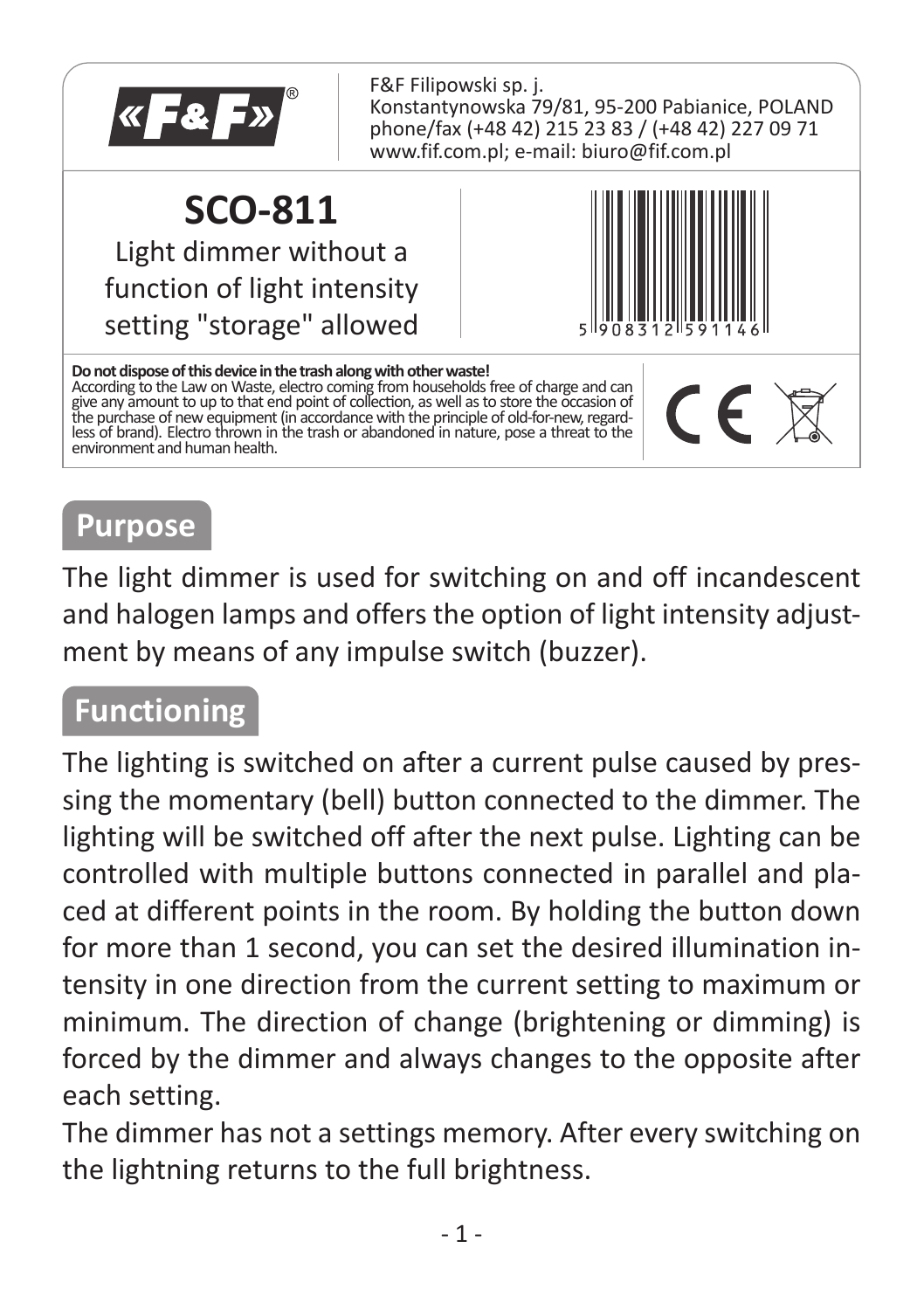The dimmer has a thermal protection. In case of overheating of the system, the dimmer indicates this condition with three times flashes of a controlled and then shuts itself down. If the temperature drops below critical, the dimmer can be switched on again.

## **Mounting**

- 1.Take OFF the power.
- 2. Put on the dimmer on the rail in switchgear box.
- 3.Connect the power cables: N-wire to terminal 1; L-wire to termnal 3.
- 4. Connect a button or group of buttons connected in parallel in series between terminals 10 and 12.
- 5. Connect the controlled lighting to terminal 6 and to the N wire.



SCO-811 can work with backlit buttons.



In the case of frequent overheating of the system, reduce the load (the number of receivers or their power) or ensure better ventilation.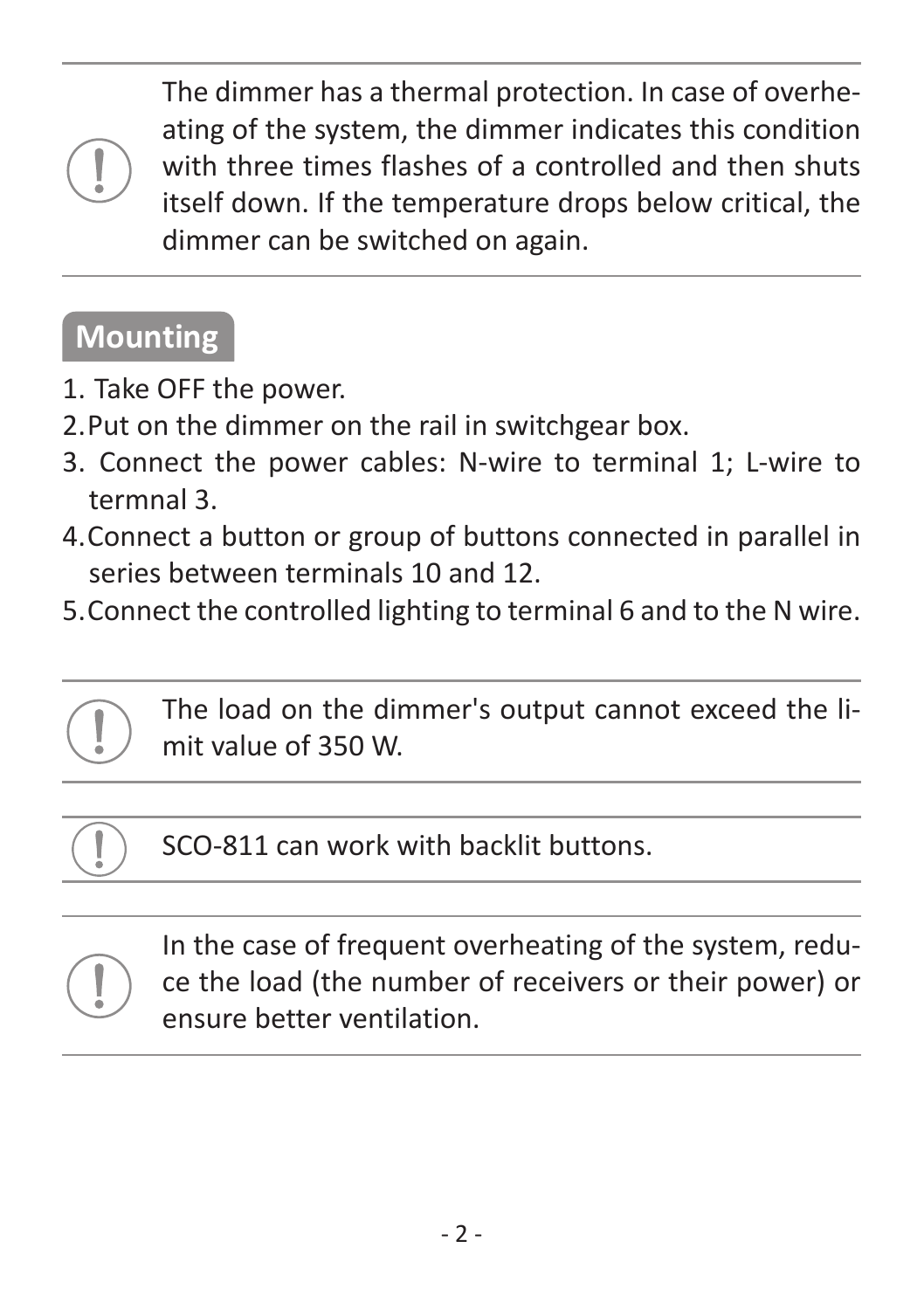SCO-811 can be used for halogen lamps, also those powered by a transformer or electronic power supply designed to work with dimmers.



In some cases, the dimmer and the light source may not work properly (for example the light may flicker). This often occurs with a small load on the dimmer and the solution is usually to increase the load by, for example, attaching additional bulbs.



**Testing is recommended before final installation.**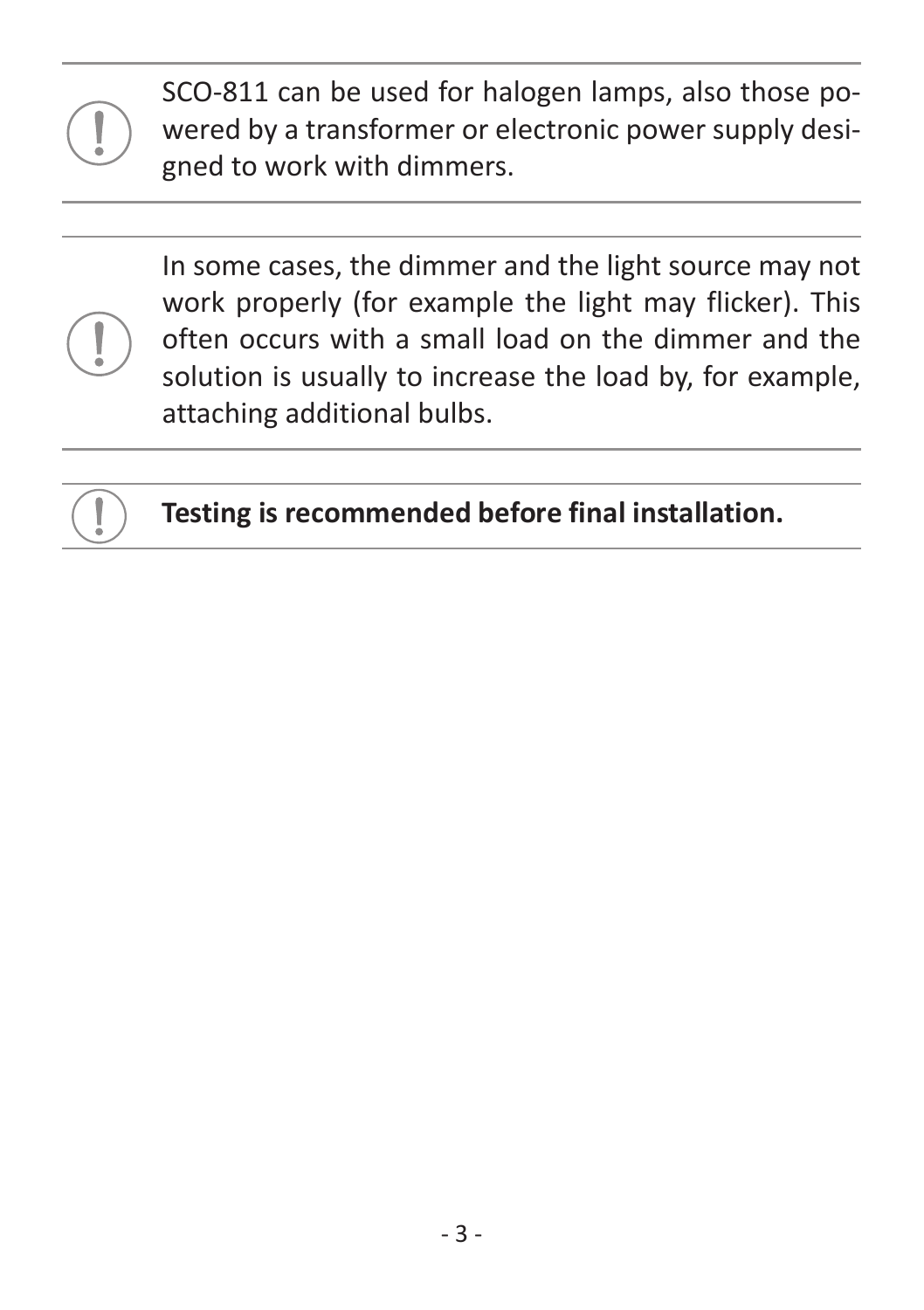# **Wiring diagram**



- 1 N power supply
- 3 L power supply
- 6 dimmable output to the controlled circuit<br>10-12 signal inputs for closing contacts
- signal inputs for closing contacts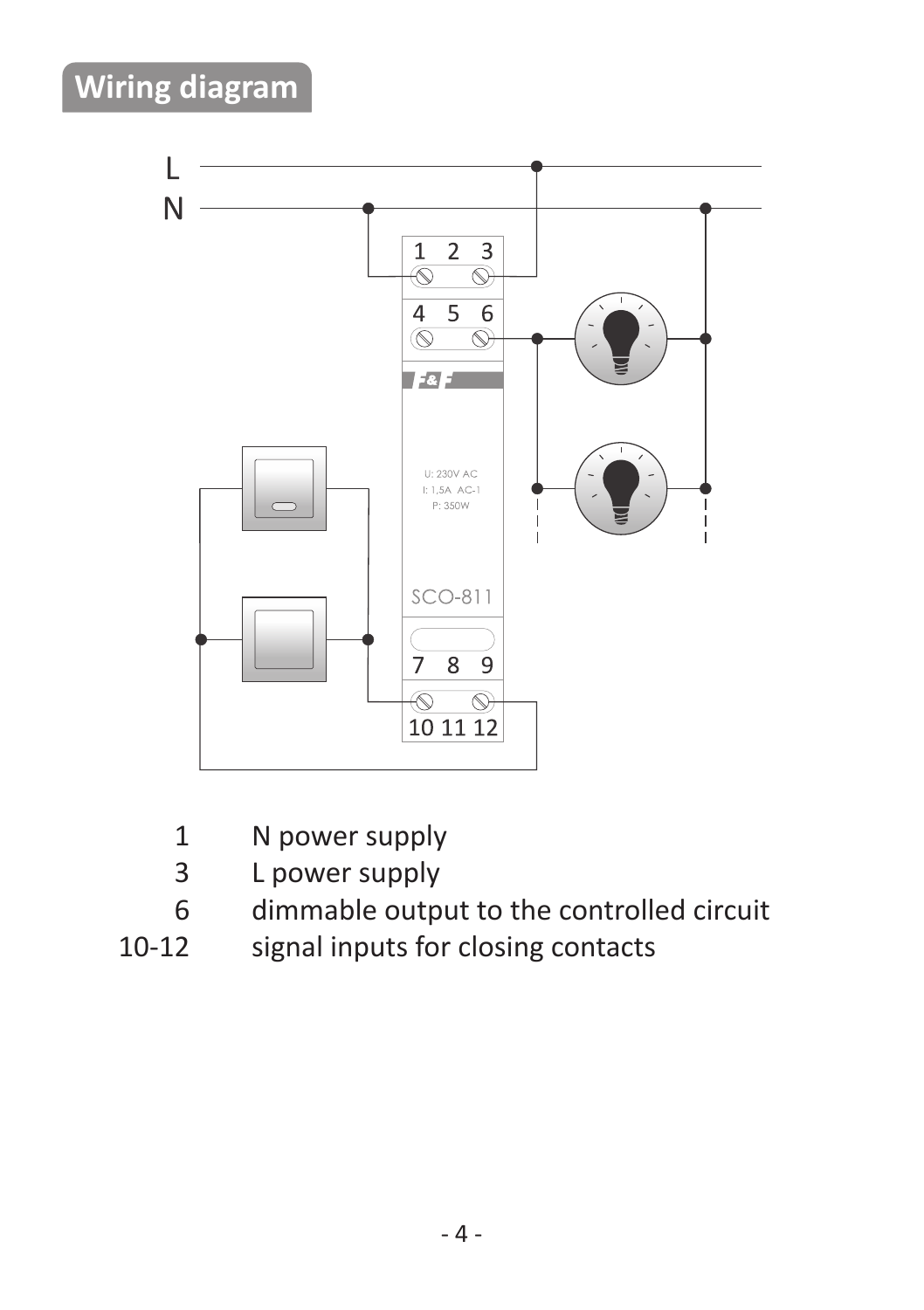## **Technical data**

| power supply                           | 195÷265VAC                          |
|----------------------------------------|-------------------------------------|
| maximum load current (AC-1)            | 1.5A                                |
| maximum power of connected light bulbs | 350W                                |
| power consumption                      | 0.1W                                |
| terminal                               | 2.5 mm <sup>2</sup> screw terminals |
| tightening torque                      | 0.4 <sub>Nm</sub>                   |
| working temperature                    | $-25 \div 50^{\circ}$ C             |
| dimensions                             | 1 module (18 mm)                    |
| mounting                               | on TH-35 rail                       |
| ingress protection                     | <b>IP20</b>                         |
|                                        |                                     |

#### **Warranty**

The F&F products are covered by a warranty of the 24 months from the date of purchase. Effective only with proof of purchase. Contact your dealer or directly with us.

## **CE declaration**

F&F Filipowski sp. j. declares that the device is in conformity with the essential requirements of The Low Voltage Directive (LVD) 2014/35/EU and the Electromagnetic Compatibility (EMC) Directive 2014/30/UE.

The CE Declaration of Conformity, along with the references to the standards in relation to which conformity is declared, can be found at www.fif.com.pl on the product page.